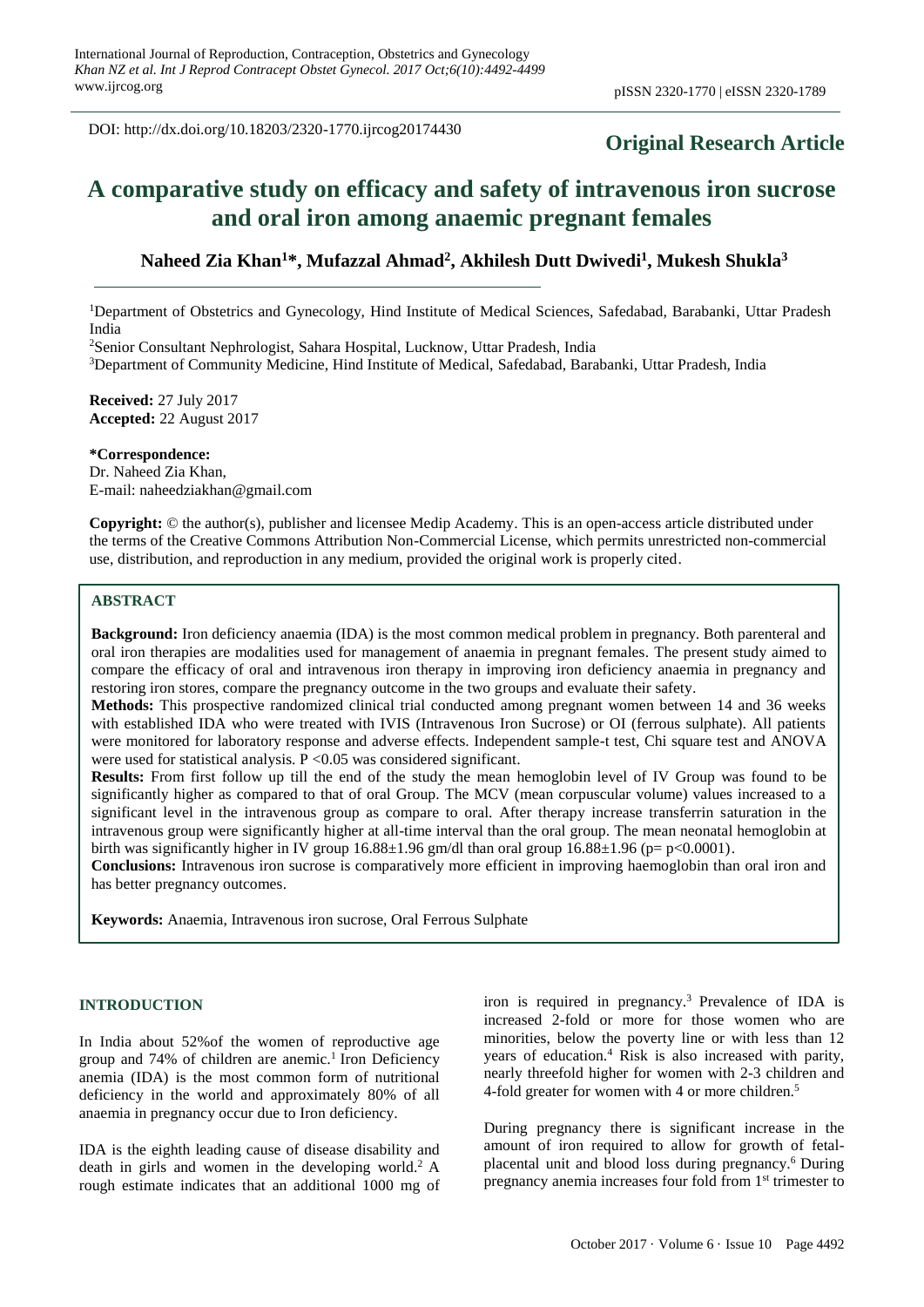the 3 rd trimester in the low income group women monitored by the nutritional surveillance by the CDC.<sup>7</sup> IDA is associated with poor pregnancy outcome in the form of preterm birth, fetal wastage during pregnancy and increased perinatal mortality and morbidity.<sup>8</sup> In the mother due to increased incidence of infection, inability to tolerate hemorrhage during labor, cardiac failure and deterioration in the quality of life.<sup>4</sup> In these situations, laboratory testing takes on an even greater significance in the assessment of maternal iron deficiency anemia.<sup>9</sup> Anaemia leads to increased risk of blood transfusion during the peri-partum and postpartum period. $9$ 

Adequate supplementation of iron either orally or parentally is an important intervention for the management and prophylaxis of iron deficiency states in pregnant women.<sup>10</sup> However, long experience with oral iron has shown only limited success as a public health strategy. To combat the above problems for particular patient alternative strategies in the form of parental iron therapy has been studied in various parts of worlds and many studies have shown that parental iron is able to replenish iron store more efficiently, completely and faster than oral iron therapy.<sup>11</sup> Nowadays iron sucrose is being used most commonly in place of iron dextran for intravenous infusion purposes for the correction and prophylaxis of iron deficiency anemia.<sup>10,12</sup>

Various studies here concluded that in IDA effective treatment option is replacement of iron either orally or intravenous. It is now used as second options; if oral iron fails to increase hemoglobin within three weeks; and as first option in profound iron deficiency anemia (<9gm%) in any trimester beyond >14 weeks of gestation. Till date there is no good randomized control trial, comparing the efficacy and safety of intravenous versus oral iron therapy for the treatment of IDA in pregnant women in India. We therefore propose to compare the safety and efficacy of intravenous versus oral iron for the treatment of IDA in pregnant women.

#### **METHODS**

It was a double blind randomized control trial. The study was conducted in department of Obstetrics and Gynecology, Vivekananda Polyclinic and Institute of Medical Sciences, Lucknow, Uttar Pradesh.

#### *Sample size*

We proposed to study of a continuous response variable from independent control and experimental subjects with one control per experimental subject.

In a previous study the response within each subject group was normally distributed with standard deviation in the range of 2 mg/dl. If the true difference in the experimental and control means is around 1 mg/dl, we will need to study 80 experimental subjects and 80 control subjects to be able to reject the null hypothesis that the population means of the experimental and control groups are equal with probability (power) 0.8. The Type I error probability associated with this test of this null hypothesis is 0.05. The sample size calculated for the study is therefore at least 80 for each group.

#### *Study participants*

A total 220 pregnant females between 16-34 weeks of gestation were primarily enrolled in the present study, out of which 36 patients refused to give consent and 24 were excluded as per criteria. Therefore, the randomization was finally done for 160 patients using block randomization and finally 80 patients were put on oral iron therapy (Group A) as well as intravenous iron sucrose therapy (Group B)

#### *Inclusion criteria*

Includes those patients with serum ferritin less than 20ng/ml, serum iron less than 60µgm/dl, Total Iron Binding Capacity (TIBC) range 250-435 µg/dl, Transferrin saturation less than 20%, GBP – Microcytic hypochromic and MCV less than 78fl, MCH less than 28 pg/ml.

#### *Exclusion criteria*

Excludes those patients with multiple pregnancy, heart disorder with pregnancy, patient with history of antepartum hemorrhage, severe anemia (less than 5 gm /dl) with pregnancy, history of allergy to iron or iron containing medications or any other allergic condition, history of blood transfusion within the prior 120 days and any chronic systemic disorder (inflammatory bowel disease- ulcerative colitis, Crohn's disease, liver and renal disease, hyper-splenism, infection)

#### *Study protocol*

Participants of the study were informed about the nature of the study and then informed consent was taken. Detailed history including age, parity, social economics status, education level, obstetrical history, history regarding any chronic illness like diabetes, tuberculosis, hypertension, thyroid disease, renal and heart disease etc. other causes of anemia i.e. thalassemia etc. were excluded.

Baseline anthropometric data like weight, height, BMI were measured and all data were recorded in a predesigned proforma. Thereafter every subject underwent complete general examination, systemic examination, per-abdomen and per-vaginal examination (if indicated).

Baseline investigation of each subjects were done in the department of pathology of the hospital. Baseline iron profile of each subject was done on registration. 10 ml of venous blood was withdrawn from each subject and was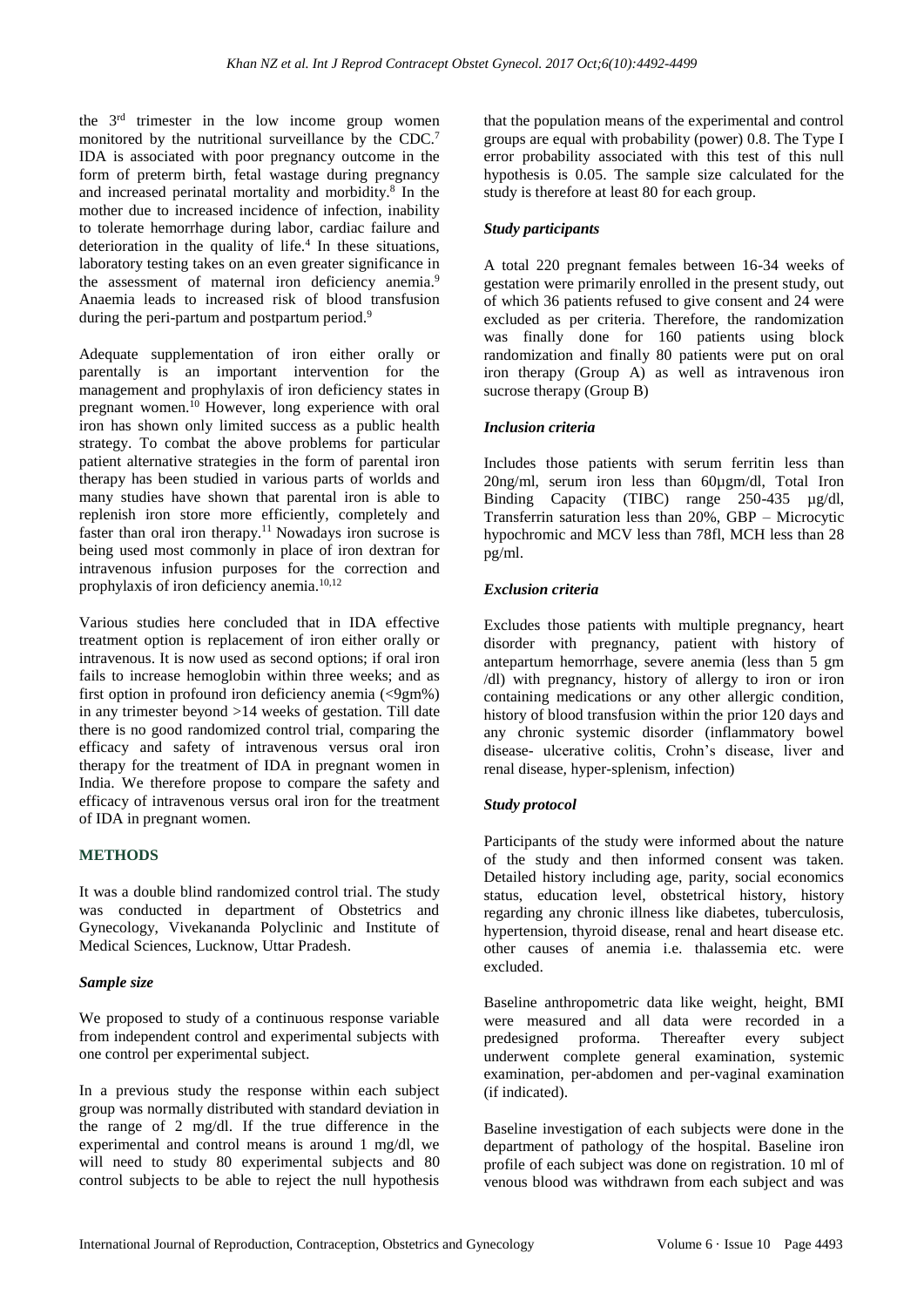dispatched within half an hour to one hour to the department of pathology for estimation of complete blood counts, serum ferritin, serum iron, serum TIBC etc.

#### *Intervention methods*

Initially each subject was dewormified with tablet albendazole (400 mg)

#### *Group A (Oral)*

Received oral treatment of Iron Sulphate (Ferrous sulphate) 300 mg /day (Ferrsolate) one hour before meal. This treatment is also supplemented with 500 µg of folic acid per day.

#### *Group B (Intravenous)*

Received Intra Venous Iron Sucrose complex (ISC). ISC was administered as 200 mg of the elemental iron in 100 ml of 0.9% of normal saline over one hour every alternate day up to the total calculated dose after a test dose of 1 ml of ISC was given and followed by a 15 minutes window period. Formula used to calculate the iron requirement of the patient to fulfill the deficient as well as to replenish the Iron Stores were calculated as follows  $-$ [TDI (Total dose infusion) = Wt. (kg.) $\times$ (120g/L – Actual Haemoglobin g/L)×0.24+500mg]. Blood sample where taken before the start of the therapy and at 4 weeks interval to evaluate the level of Hb, MCV, serum ferritin, serum iron and TIBC values.

#### *Follow-up*

#### *Oral group*

Subjects were asked to bring the empty strips on every visit. Patients were asked on every visit about any side effect related to iron tablets intake, like heartburn, nausea, vomiting, gastric upset, diarrhea and constipation etc. and were recorded in the questionnaire along with complete antenatal checkup which was done routinely on regular intervals.

#### *Intravenous group*

Iron sucrose complex infusion was given. Side effect or allergy was asked after every cycle of infusion along with side effect related to iron therapy; were recorded in the questionnaire form. The cases were followed till delivery and the outcome was noted.

#### *Statistical analysis*

After accumulation of the data the statistical analysis was done using SPSS (Statistical Package for Social Sciences) Version 15.0. The values were represented in number (%) and Mean±SD. Independent sample-t test and, Chi square

test were used for statistical analysis. P  $< 0.05$  was considered significant.

#### **RESULTS**

A total of 160 subjects were enrolled in the study. Majority of subjects (n=106; 66.3%) were in age group 21-30 years followed by 31-40 years (n=42; 26.3%) and then  $<$  20 years (n=12; 7.5%).

An equal number of subjects were Para 0 and Para 1 (37.5%) followed by Para 2 (18.8%) and Para 3 (6.3%). Out of total number of patients registered, 77 (48.1%) subjects were from rural and 83 (51.9%) subjects were from urban area.

In Group A, majority of subjects (55%) was from rural area while in Group B majority of subjects (58.8%) were from urban area. Almost half the subjects (48.8%) were graduate or above. Only 8.1% subjects were illiterate. Almost half the subjects (49.4%) had a monthly family income between Rs 5001-10000.

Majority of subjects in both the groups were enrolled at gestational age 16-20 weeks. In oral group, 9 (11.25%) subjects were enrolled at gestational age 26-30 weeks while in I.V. group 10 (12.5%) subjects were enrolled at this gestational age. Only 12.5% subjects reported to be performing heavy physical activity while 21.9% were performing mild physical activity.

None of the subjects was having a sedentary lifestyle. Non-vegetarians comprised less than a quarter of subjects in both the groups. In group A maximum number of subjects had a BMI between 18-25 while in Group B maximum number of subjects had a BMI between 25-30 kg/m<sup>2</sup>. Thus, demographically and anthropometrically, both the groups were matched.

At baseline, majority of subjects in both the groups had hemoglobin levels between 9.1-10 gm% followed by those with hemoglobin levels between 8.1-9 gm%. There were 6.25% subjects in Group I and 11.25% subjects in Group II with hemoglobin levels below 8 gm% at baseline. On comparing the data statistically, no significant difference was seen between two groups (Table 1).

At baseline, no statistically significant difference in mean MCV of two groups was seen (p=0.281).

However, from follow up at 24 weeks and thereafter till the term the mean MCV of Group II was significantly higher as compared to that of Group I ( $p<0.05$ ). But at postpartum observation no significant difference between two groups was seen. At baseline the mean S.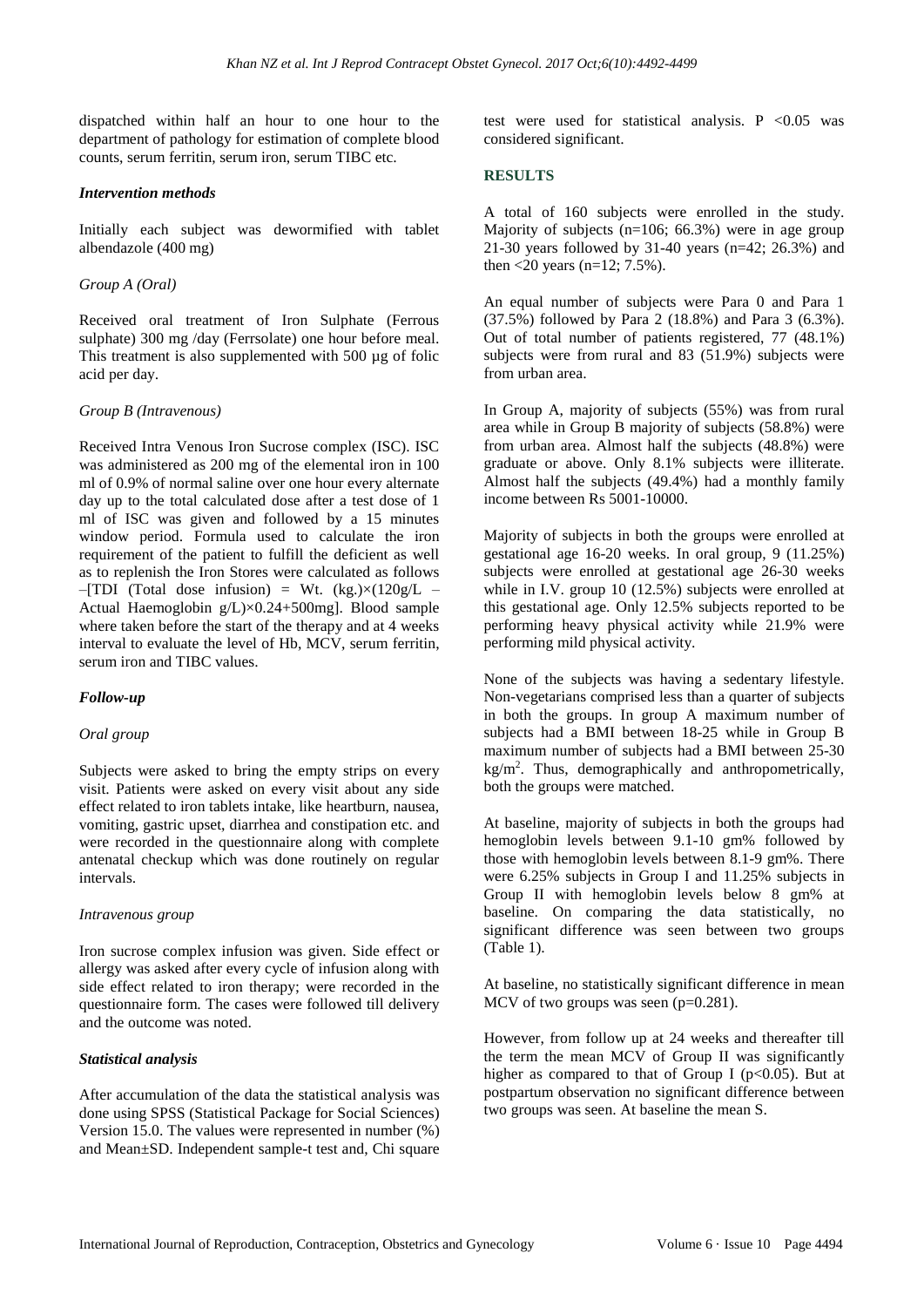### **Table 1: Comparison of baseline characteristics of the study population in two groups.**

|                                                   | Oral $(n=80)$   |                | I.V. $(n=80)$  |               | <b>Total</b>   |               |
|---------------------------------------------------|-----------------|----------------|----------------|---------------|----------------|---------------|
| <b>Variable</b>                                   | No.             | $\frac{0}{0}$  | No.            | $\frac{0}{0}$ | No.            | $\frac{0}{0}$ |
| Age-group                                         |                 |                |                |               |                |               |
| $<$ 20 Years                                      | 6               | $7.5$          | $6\,$          | 7.5           | 12             | 7.5           |
| 21-30 Years                                       | 54              | 67.5           | 52             | 67.5          | 106            | 66.3          |
| 31-40 Years                                       | 20              | 25             | 22             | 25.0          | 42             | 26.3          |
| $\chi^2$ =0.133 (df=2); p=0.936                   |                 |                |                |               |                |               |
| <b>Parity</b>                                     |                 |                |                |               |                |               |
| 0                                                 | 31              | 38.8           | 29             | 36.3          | 60             | 37.5          |
| $\mathbf{1}$                                      | 30              | 37.5           | 30             | 37.5          | 60             | 37.5          |
| $\overline{c}$                                    | 15              | 18.8           | 15             | 18.8          | 30             | 18.8          |
| 3                                                 | $\overline{4}$  | 5.0            | $6\,$          | 7.5           | 10             | 6.3           |
| $\chi^2$ =0.467 (df=3); p=0.926                   |                 |                |                |               |                |               |
| <b>Residence</b>                                  |                 |                |                |               |                |               |
| Rural                                             | 44              | 55.0           | 33             | 41.3          | 77             | 48.1          |
| Urban                                             | 36              | 45.0           | 47             | 58.8          | 83             | 51.9          |
| $\chi^2$ =3.029 (df=1); p=0.082                   |                 |                |                |               |                |               |
| <b>Educational Status</b>                         |                 |                |                |               |                |               |
| Illiterate                                        | 2               | 2.5            | 11             | 13.75         | 13             | 8.1           |
| Just literate                                     | $\overline{8}$  | 10.0           | 9              | 11.25         | 17             | 10.6          |
| High School/Intermediate                          | 24              | 30.0           | 28             | 35.0          | 52             | 32.5          |
| Graduate                                          | 33              | 41.25          | 25             | 31.25         | 58             | 36.3          |
| Postgraduate and above                            | 13              | 16.25          | 7              | 8.75          | 20             | 12.5          |
| $\chi^2$ =9.501 (df=4); p=0.050                   |                 |                |                |               |                |               |
| Occupation                                        |                 |                |                |               |                |               |
| Housewife                                         | 67              | 83.75          | 66             | 82.5          | 133            | 83.1          |
| Working                                           | 13              | 16.25          | 14             | 17.5          | 27             | 16.9          |
| $\chi^2$ =0.045 (df=1); p=0.833                   |                 |                |                |               |                |               |
| <b>Monthly family income</b>                      |                 |                |                |               |                |               |
| $<$ Rs 2000                                       | $\mathbf{1}$    | 1.25           | $\overline{2}$ | 2.5           | $\mathfrak{Z}$ | 1.9           |
| 2001-5000                                         | $28\,$          | 35.0           | 29             | 36.25         | 57             | 35.6          |
| 5001-10000                                        | 41              | 51.25          | 38             | 47.5          | 79             | 49.4          |
| 10001-20000                                       | 10              | 12.5           | 11             | 13.75         | 21             | 13.1          |
| $\chi^2$ =0.512 (df=3); p=0.916                   |                 |                |                |               |                |               |
| <b>Gestational age (weeks)</b>                    |                 |                |                |               |                |               |
| 16-20 weeks                                       | 49              | 61.25          | 41             | 51.25         | 90             | 56.3          |
| 21-25 weeks                                       | 22              | 27.5           | 29             | 36.25         | 51             | 31.9          |
| 26-30 weeks                                       | 9               | 11.25          | 10             | 12.5          | 19             | 11.9          |
| $\chi^2$ =1.725 (df=2); p=0.422                   |                 |                |                |               |                |               |
| <b>Physical activity</b>                          |                 |                |                |               |                |               |
| Mild                                              | 23              | 28.75          | 12             | 15.0          | 35             | 21.9          |
| Moderate                                          | 49              | 61.25          | 56             | 70.0          | 105            | 65.6          |
| Heavy                                             | 8               | 10.0           | 12             | 15.0          | 20             | 12.5          |
| $\chi^2$ =4.724 (df=2); p=0.094                   |                 |                |                |               |                |               |
| <b>Dietary habits</b>                             |                 |                |                |               |                |               |
| Non-Vegetarian                                    | 18              | 22.5           | 17             | 21.3          | 35             | 21.9          |
| Vegetarian                                        | 62              | 77.5           | 63             | 78.8          | 125            | 78.1          |
| $\chi^2$ =0.037 (df=1); p=0.848                   |                 |                |                |               |                |               |
| <b>BMI</b> category $(kg/m2)$                     |                 |                |                |               |                |               |
| $<18$                                             | $\mathbf{1}$    | 1.25           | $\overline{2}$ | $2.5$         | $\overline{3}$ | 1.9           |
| $18 - 25$                                         | 33              | 41.25          | 28             | 35            | 61             | 38.1          |
| $25 - 30$                                         | 30 <sup>°</sup> | 37.50          | 38             | 47.5          | 68             | 42.5          |
| >30                                               | 16              | 20             | 12             | 15.0          | 28             | 17.5          |
| $\chi^2$ =2.256 (df=3); p=0.521                   |                 |                |                |               |                |               |
| <b>Complications</b>                              |                 |                |                |               |                |               |
|                                                   |                 |                |                |               |                |               |
| No H/o previous complications<br>Low birth weight | 65<br>9         | 81.25<br>11.25 | 64<br>12       | 80.0<br>15    | 129<br>21      | 80.6<br>13.12 |
|                                                   | $\overline{6}$  |                |                |               |                |               |
| Previous LSCS                                     |                 | $7.5$          | $\overline{4}$ | 5.0           | 10             | 6.3           |
| H/o previous abortions                            | 16              | 20             | 19             | 23.75         | 35             | 21.87         |
| $\chi^2$ =1.048 (df=3); p=0.790                   |                 |                |                |               |                |               |
| Hemoglobin level category                         | $\overline{5}$  |                | 9              |               |                |               |
| $\leq 8$                                          |                 | 6.25           |                | 11.25         | 14             | 8.8           |
| $8.1 - 9$                                         | $22\,$          | 27.5           | 18             | 22.5          | 40             | 25.0          |
| $9.1 - 10$                                        | 53              | 66.25          | 53             | 66.25         | 106            | 66.3          |
| $\chi^2$ =1.543 (df=2); p=0.462                   |                 |                |                |               |                |               |

International Journal of Reproduction, Contraception, Obstetrics and Gynecology Volume 6 · Issue 10 Page 4495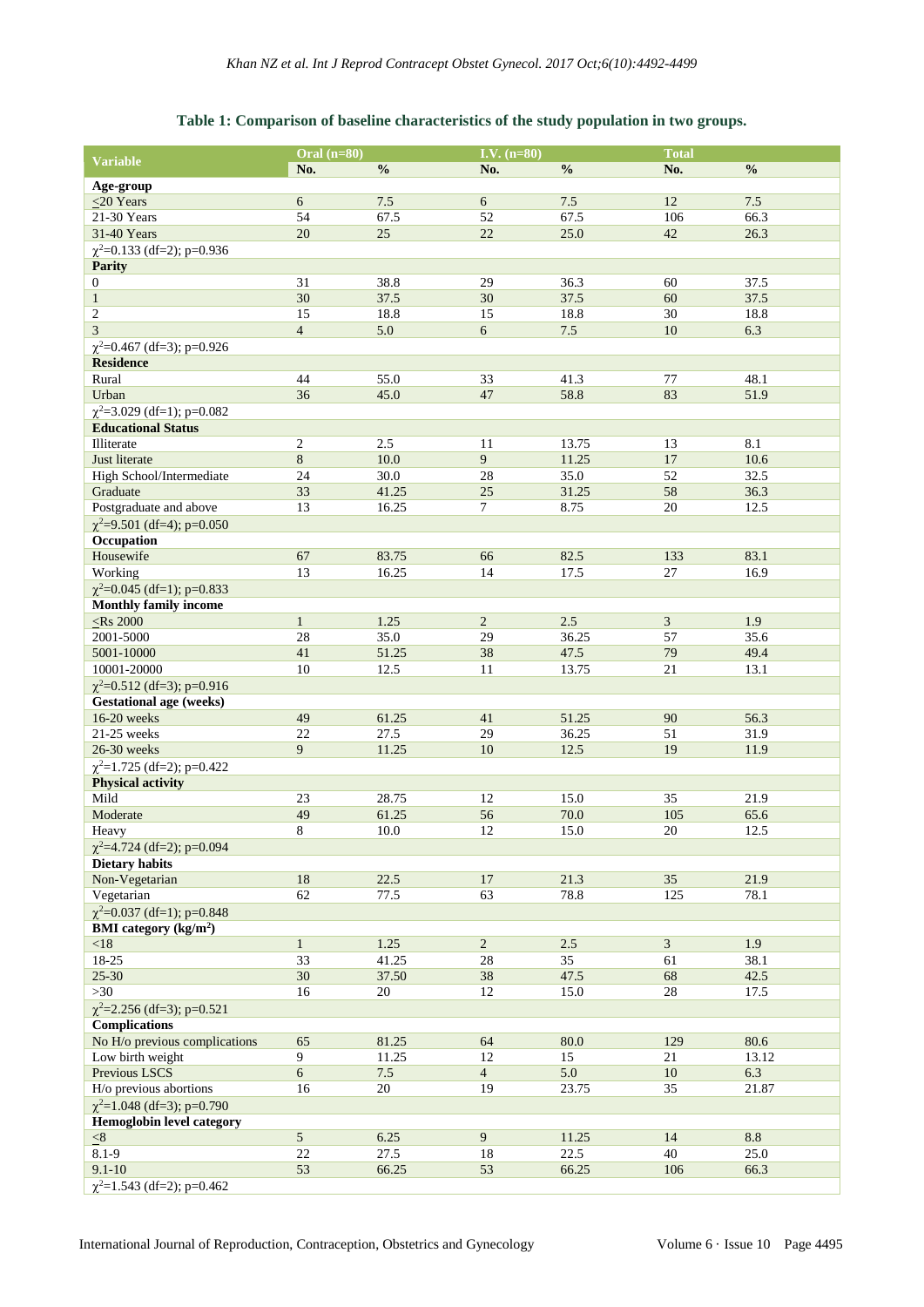|                               | Oral $(n=80)$ |           | I.V. $(n=80)$ |           | <b>Statistical Significance</b> |                           |  |
|-------------------------------|---------------|-----------|---------------|-----------|---------------------------------|---------------------------|--|
| <b>Weeks of gestation</b>     | <b>Mean</b>   | <b>SD</b> | <b>Mean</b>   | <b>SD</b> | t                               | p                         |  |
| <b>MCV</b> values             |               |           |               |           |                                 |                           |  |
| <b>Baseline</b>               | 70.91         | 3.46      | 70.33         | 3.38      | 1.083                           | 0.281                     |  |
| 24 wk                         | 72.14         | 3.14      | 73.19         | 3.02      | 2.141                           | 0.034                     |  |
| 28 wk                         | 73.55         | 2.90      | 76.79         | 2.87      | 7.088                           | $0.001*$                  |  |
| 32 wk                         | 76.55         | 2.63      | 79.40         | 2.43      | 7.132                           | $0.001*$                  |  |
| At term $(36 \text{ wk})$     | 79.54         | 1.47      | 81.67         | 2.24      | 7.123                           | $0.001*$                  |  |
| PP                            | 78.89         | 0.81      | 80.29         | 9.21      | 1.358                           | 0.176                     |  |
| <b>S. Ferritin</b>            |               |           |               |           |                                 |                           |  |
| <b>Baseline</b>               | 17.66         | 5.81      | 15.82         | 5.39      | 2.070                           | 0.040                     |  |
| <b>First FU</b>               | 59.68*        | 18.02     | 111.18*       | 57.00     | 7.702                           | ${<}0.001*$               |  |
| Second FU                     | 55.29*        | 16.56     | 66.69*        | 16.43     | 4.028                           | ${<}0.001*$               |  |
| At term                       | $45.37*$      | 13.93     | 54.89*        | 16.42     | 3.956                           | $\leq 0.001$ <sup>*</sup> |  |
| <b>Transferrin saturation</b> |               |           |               |           |                                 |                           |  |
| <b>Baseline</b>               | 9.79          | 1.59      | 9.85          | 1.45      | 0.227                           | 0.821                     |  |
| Follow-up                     | $10.33*$      | 1.85      | 19.37         | $3.26*$   | 21.568                          | $< 0.001$ <sup>*</sup>    |  |
| At term                       | $18.60*$      | 3.77      | 26.89         | $4.58*$   | 12.516                          | $< 0.001$ *               |  |

**Table 2: Comparison of MCV, serum ferritin and transferrin saturation values at baseline and follow up in two groups.**

\*p value significant

Ferritin levels in Group II were significantly lower as compared to Group I ( $p=0.040$ ) but from first follow up onwards the mean S. ferritin levels of Group II subjects were significantly higher as compared to that of Group I subjects ( $p<0.001$ ). At all the time intervals the difference from baseline in both the groups was significant statistically (p<0.001) (Table 2).

There was significant rise in haemoglobin levels in both the groups, but rise in IV treated group, was significantly higher than the orally treated group  $(p<0.001)$ . It means that haemoglobin values at all times points after 4 weeks of therapy were higher in the intravenous treated group (Table 3).

#### **Table 3: Comparison of rise in haemoglobin value in both groups from baseline till term.**

|                                                                                                                      | $\overline{\text{Oral (n=80)}}$  |           |                                 | $\overline{\mathbf{I.V. (n=80)}}$ |                |               |              |           |         |          |  |
|----------------------------------------------------------------------------------------------------------------------|----------------------------------|-----------|---------------------------------|-----------------------------------|----------------|---------------|--------------|-----------|---------|----------|--|
| <b>Haemoglobin level</b>                                                                                             | <b>Before</b>                    | At term   |                                 |                                   |                | <b>Before</b> |              | At term   |         |          |  |
| $(gm\%)$                                                                                                             |                                  | $7 - 8.9$ | $9 - 9.9$                       | 10-11.9                           | >12            |               | $7 - 8.9$    | $9 - 9.9$ | 10-11.9 | >12      |  |
| $7 - 8.9$                                                                                                            | 20                               |           | 6                               | 13                                | $\overline{0}$ | 19            | $\mathbf{0}$ | 3         | 16      | $\theta$ |  |
| $9 - 9.9$                                                                                                            | 50                               | $\left($  | $\Omega$                        | 50                                | 0              | 52            | $\Omega$     | $\Omega$  | 41      | 11       |  |
| 10 and above                                                                                                         | 10                               | $\theta$  | 0                               | 10                                | 0              | 9             | $\theta$     | 0         | 3       | 6        |  |
| Statistical significance<br>of change in each group                                                                  | $Z=7.751$ ; p<0.001 <sup>*</sup> |           | Z=7.938; $p<0.001$ <sup>*</sup> |                                   |                |               |              |           |         |          |  |
| Group I vs Group II, Before treatment = $Z=0.020$ ; p=0.984 (NS), After treatment = $Z=4.097$ ; p<0.001 <sup>*</sup> |                                  |           |                                 |                                   |                |               |              |           |         |          |  |
| *n voluo significant                                                                                                 |                                  |           |                                 |                                   |                |               |              |           |         |          |  |

\*p value significant

#### **Table 4: Iron nutrition indicators at baseline and at term of gestation.**

| <b>Time interval</b>                                 | Oral                      |                        |                    |                      | I.V.               |       |       |                        |  |
|------------------------------------------------------|---------------------------|------------------------|--------------------|----------------------|--------------------|-------|-------|------------------------|--|
|                                                      | <b>S. Ferritin</b><br>TS% |                        | <b>S. Ferritin</b> |                      | TS%                |       |       |                        |  |
| <b>Baseline</b>                                      | 17.66                     | 5.81                   | 9.79               | 1.59                 | 15.82              | 5.39  | 9.85  | 1.45                   |  |
| Term                                                 | 45.37                     | 13.93                  | 18.60              | 3.77                 | 54.89              | 16.42 | 26.89 | 4.58                   |  |
| Difference                                           | 27.71                     | 13.07                  | 8.80               | 2.62                 | 39.07              | 12.26 | 17.05 | 3.47                   |  |
| Significance of difference<br>(baseline versus term) |                           | $t=18.968$ ; $p<0.001$ |                    | $t=30.089$ ; p<0.001 | $t=28.50; p<0.001$ |       |       | $t=43.891$ ; $p<0.001$ |  |
| ********************                                 |                           |                        |                    |                      |                    |       |       |                        |  |

\*p value significant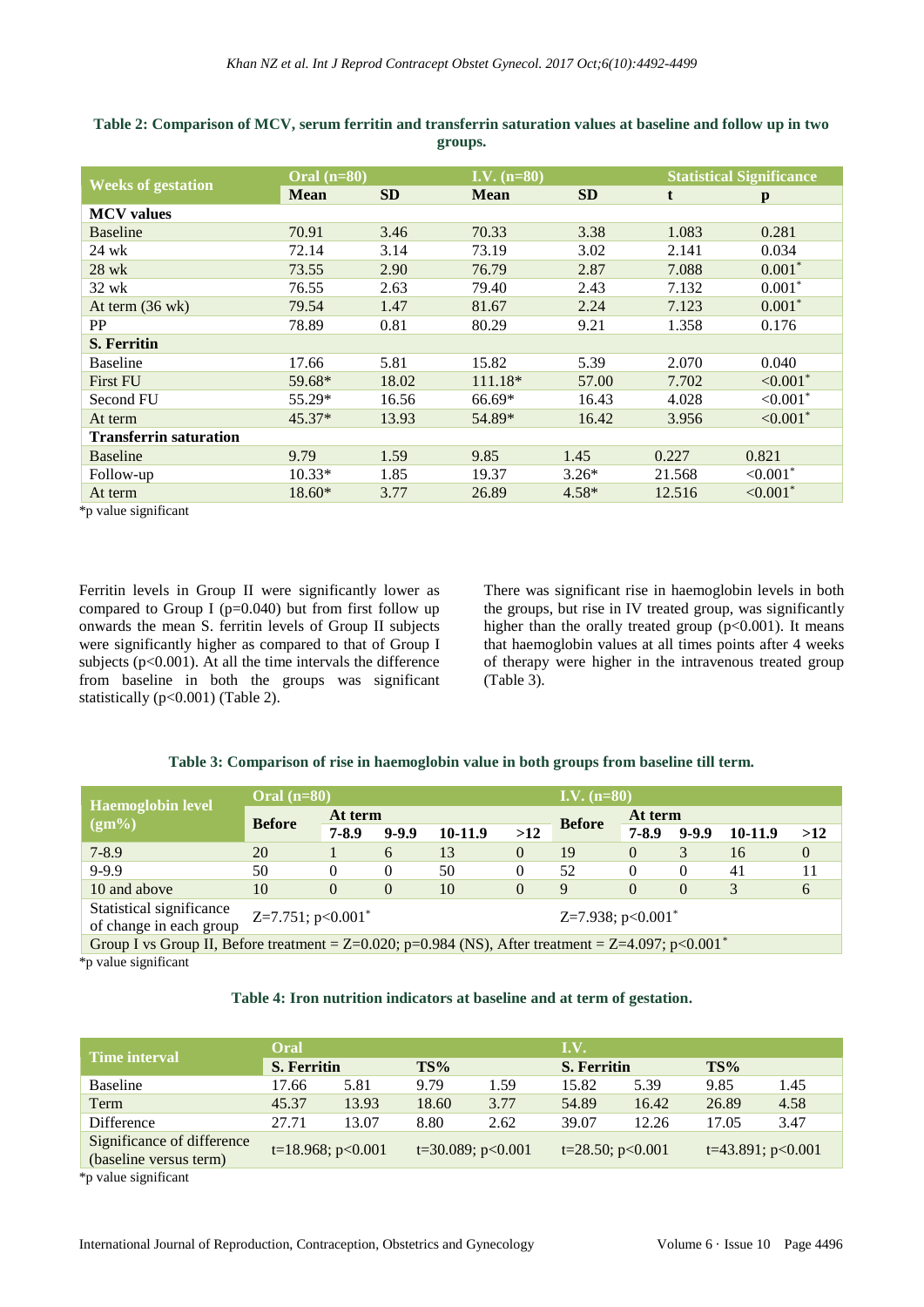At baseline the transferrin saturation was matched between two groups but at both the intervals thereafter the mean TS% in Group B was significantly higher as compared to that of Group A. In both the groups a significant increment in both the indicators i.e. serum ferritin and TS% was seen  $(p<0.001)$  (Table 4).

| <b>Side effects</b> | Oral $(n=80)$  |               | I.V. $(n=80)$  |               | <b>Statistical significance</b> |                        |  |
|---------------------|----------------|---------------|----------------|---------------|---------------------------------|------------------------|--|
|                     | No.            | $\frac{0}{0}$ | No.            | $\frac{0}{0}$ | $\chi^2$                        | $\mathbf{p}$           |  |
| Nausea/vomiting     | 21             | 26.25         | 3              | 3.75          | 15.882                          | ${<}0.001*$            |  |
| Diarrhoea           | 12             | 15.0          | 3              | 3.75          | 5.959                           | $0.015*$               |  |
| Anaphylaxis         | 0              | 0             | 2              | 2.5           | 2.025                           | 0.155                  |  |
| Hypotension         | $\theta$       | $\Omega$      | $\overline{4}$ | 5.00          | 4.103                           | 0.043                  |  |
| Headache            | 7              | 8.75          | 7              | 8.75          | $\Omega$                        |                        |  |
| Metallic taste      | $\overline{7}$ | 8.75          | 14             | 17.75         | 2.791                           | 0.095                  |  |
| Arthralgia          | 3              | 3.75          | 12             | 15.0          | 5.959                           | $0.015*$               |  |
| Itching             | $\overline{2}$ | 2.5           | 17             | 21.3          | 13.438                          | $< 0.001$ <sup>*</sup> |  |
| Rashes              | $\overline{c}$ | 2.5           | 8              | 10.0          | 3.840                           | 0.050                  |  |
| Fever               | $\overline{2}$ | 2.5           | 8              | 10.0          | 3.840                           | 0.050                  |  |
| Thrombophlebitis    | 2              | 2.5           | 26             | 32.5          | 24.935                          | $< 0.001$ <sup>*</sup> |  |
| Dyspepsia           | 15             | 18.75         | 3              | 3.75          | 9.014                           | $0.003*$               |  |
| Abdominal cramps    | 9              | 11.25         | 2              | 2.5           | 4.783                           | $0.029*$               |  |
| Constipation        | 21             | 26.25         | 2              | 2.5           | 18.331                          | $< 0.001$ *            |  |

#### **Table 5: Comparison of side effects profile in both the groups.**

\*p value significant

#### **Table 6: Comparison of neonatal outcome in both the groups.**

| <b>Variable</b>                    | $\overline{\text{Oral (n=80)}}$ |               | <b>I.V.</b> $(n=80)$ <sup> </sup> |               | <b>Statistical significance</b> |       |
|------------------------------------|---------------------------------|---------------|-----------------------------------|---------------|---------------------------------|-------|
|                                    | No.                             | $\frac{0}{0}$ | No.                               | $\frac{0}{0}$ | $\chi^2$                        | P     |
| <b>Baby weight</b>                 |                                 |               |                                   |               |                                 |       |
| $<$ 2.5 kg                         | 20                              | 25.00         | 9                                 | 11.3          |                                 | 0.059 |
| $2.5 - 3.0$ kg                     | 43                              | 53.75         | 55                                | 68.8          | 5.672                           |       |
| $>3$ kg                            | 17                              | 21.25         | 16                                | 20.0          |                                 |       |
| Preterm                            | 12                              | 66.7          |                                   | 6.25          | 3.225                           | 0.073 |
| <b>IUGR</b>                        | 8                               | 10.0          | 4                                 | 5.0           | 1.441                           | 0.230 |
| Mean neonatal Haemoglobin at birth | $16.88 \pm 1.96$                |               | $18.09 \pm 0.96$                  |               | $p<0.0001$ <sup>*</sup>         |       |

Incidence of nausea/vomiting, diarrhoea, dyspepsia, abdominal cramps and constipation was significantly higher in oral Group while incidence of hypotension, arthralgia, itching, rashes, fever and thrombophlebitis was significantly higher in IV group (Table 5).

No statistically significant difference between two groups was seen for any of the neonatal outcomes except mean neonatal haemoglobin at birth which was found to be significantly higher in IV group as compared to oral group (p<0.001) (Table 6).

#### **DISCUSSION**

Present study is a prospective randomized controlled trial, in which we aimed to compare the efficacy and side effects of iron therapy. In present study both the groups were comparable in terms of parity, socio-demographic as well as anthropometric data. The rise in hemoglobin level was significantly faster in IV Group as compare to oral group (<0.001) throughout pregnancy.

In agreement to present study, studies done by Al-Momen et al, Ragip A et al, Singh K et al, Giannoulis C et al, Bandal et al and Dede A et al had also reported faster and better hemoglobin response of IV Iron, although study done by Bencaiova G et al, did not find better response in IV group in comparison to oral  $group.<sup>13-20</sup>$ 

Faster and better hemoglobin response of IV iron might be due to high amount of iron or better availability of iron for hemopoietic cells. From first follow up onwards the mean serum ferritin levels of IV group was significantly higher as compared to oral group  $(p<0.001)$ .

At all the time intervals, the difference from baseline in both the groups was significant statistically  $(p<0.001)$ .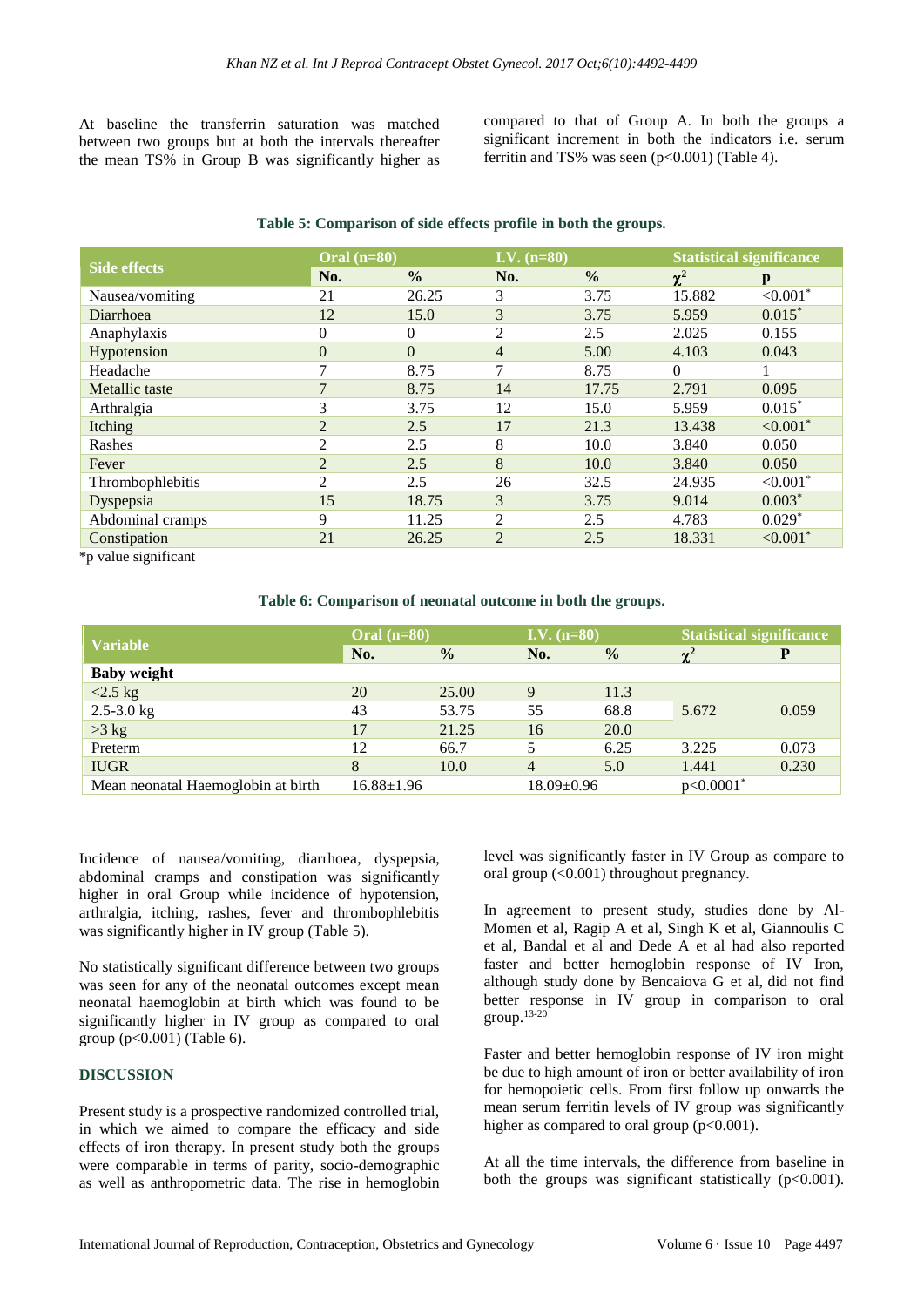This was similar with studies done by Al- Momen et al, Bayoumeu et al, Ragip et al, Bencaiova G et al and Singh K et al and Bhandal et al had also reported similar results.13-15,17,19,20 In follow up and at term the mean transferring saturation of IV group was significantly higher as compared to oral group  $(p<0.001)$ . At all the time intervals, the difference from baseline in both the groups was statistically significant (p<0.001).

Study by Singh K et al had also reported similar results.<sup>15</sup> Follow up at 24 weeks and thereafter till the term the mean MCV of IV group was significantly higher as compared to that of oral group  $(p<0.05)$ . This was comparable with the study of Momen A et al had also reported similar finding in their study.<sup>13</sup>

The side effects were comparable to the studies by other author as shown in the previous studies done by Al Momen et al, Bayaumen F et al, Ragip A et al, Bencaiova G et al and they had also reported very high incidence of constipation, nausea, vomiting, dyspepsia and other GI symptoms and non-compliance due to GI upset in the oral group as compared to the intravenous group.13,14,19,20

In the study by Oskiet al in new born with iron deficiency anemia is associated with poor performance in the Baylee Mental development Index.<sup>21</sup> In another study done by Idjradinata P et al children born to mother with iron deficiency anemia shows poor mental and motor performance but it improve with Iron therapy in iron deficit infants at  $12-18$  months of age.<sup>22</sup> Similar findings are also enlightened from the present study.

#### **CONCLUSION**

The improvement in serum ferritin and haemoglobin levels was satisfactory in both intervention groups. Intravenous iron sucrose was quite efficient and faster acting than oral for treatment of moderate iron supplement to severe anaemia. But, to keep the risk of adverse effects within limits, parenteral iron injections must be administered in healthcare settings.

*Funding: No funding sources Conflict of interest: None declared Ethical approval: The study was approved by the Institutional Ethics Committee*

#### **REFERENCES**

- 1. Anaemia is on the rise in India says NFHS report. [Online]. 2008 Jul 17 [cited 2010 Oct 27]; Available at URL:http://www.expressindia.com/latestnews/Anaemia-is-on-the-rise-in-India-says-NFHSreport/336854
- 2. World Health Organization, Centers for Disease Control and Prevention. de Benoist B, McLean E, Egli I, Cogswell M, eds. Worldwide prevalence of anaemia 1993–2005. Geneva, World Health Organization, 2008.
- 3. Letsky EA. The hematological system. In clinical physiology in obstetric (2nd ed.) Blackwell Science, Oxford publications;1991:39-82.
- 4. Premonanda B, Som, Superna, Chakrabaety, Manoranjan P, et al. Prevalence of anemia and its determinants among non pregnant and pregnant women in India. Asia Pacific J Health. 2008;20:347- 59.
- 5. Looker AC, Dallman PR. Prevalence of Iron deficiency United States. JAMA. 1997;277(97):973- 6.
- 6. Scott DE. Anemia during pregnancy. Obstet Gynecol Ann. 1972;1:219.
- 7. Perry GS, Yip R, Zyrkowski C. Nutritional risk factors among low-income pregnant US women: the Centers for Disease Control and Prevention (CDC) Pregnancy Nutrition Surveillance System, 1979 through 1993. Semin Perinatol. 1995;19(3):211-21.
- 8. Schooll TO, Hediger ML, Fisher RL, Shearer JW. Anemia versus iron deficiency: increased risk of preterm delivery in a prospective study. Am J Clin Nutr. 1992;55:985-8.
- 9. Mukherji J, Ganguly RP, Saha SK, Ray SCH. Postpartum care: a neglected tragedy. J Obstet Gynecol India. 2002;52(4):40-3.
- 10. Indian Council of Medical Research Supplementation trial in pregnant women with 60mg, 120mg and 180mg Iron with 500 of folic acid, New Delhi, ICMR. 1992:641.
- 11. Schultink W. Iron supplementation programmes: Compliance of target groups and frequency of tablet intake. Food Nutr Bull. 1996;17:22-6.
- 12. WHO fact sheet no. 276/Feb. 2004. WHO. The World Health Report: Redwing ristis, promoting healthy life, Geneva, 2002.
- 13. Al Momen AK, Al Meshari A, al Nuaim L, Saddique A, Abotalib Z, Khashog T et al. Intervention iron sucrose complex in the treatment of iron deficiency anemia during pregnancy. Eurp J Obstet Gynecol. Reprod Biol. 1956;69:121-4.
- 14. Al RA, Unlubilgin E, Kandemir O, Yalvaes Cakir L, Haberal A. Intravenous versus oral Iron for treatment of Anemia in pregnancy, Randomized trial. Am J Obstet Gynecol. 2005;106(6):1335-40.
- 15. Singh K, Fong YF, Kuperan P. A comparison between intravenous iron Polymaltose complex and oral ferrous fumarate deficiency in the treatment of iron deficiency anemia in pregnancy. Eur J Haematol. 1998;60:119-124.
- 16. Millman N, Bergholt, Byg KE, Eri K. Iron standard Iron balance during pregnancy. A critical re appraisal of Iron supplements. Acta Obst Conti Acta Obstet Gynecol Scand. 1969;78:749-57.
- 17. Bhandal N, Russell R. Intravenous verses oral iron therapy for postpartum anemia British J Obstet Gynecol. 2006:1248-52.
- 18. Dede A, Uygur D, Yilmaz B. Intravenous iron sucrose complex verses ferrous sulphate for postpartum iron deficiency anemia. Int J Obstet Gynecol. 2005;90:238-9.